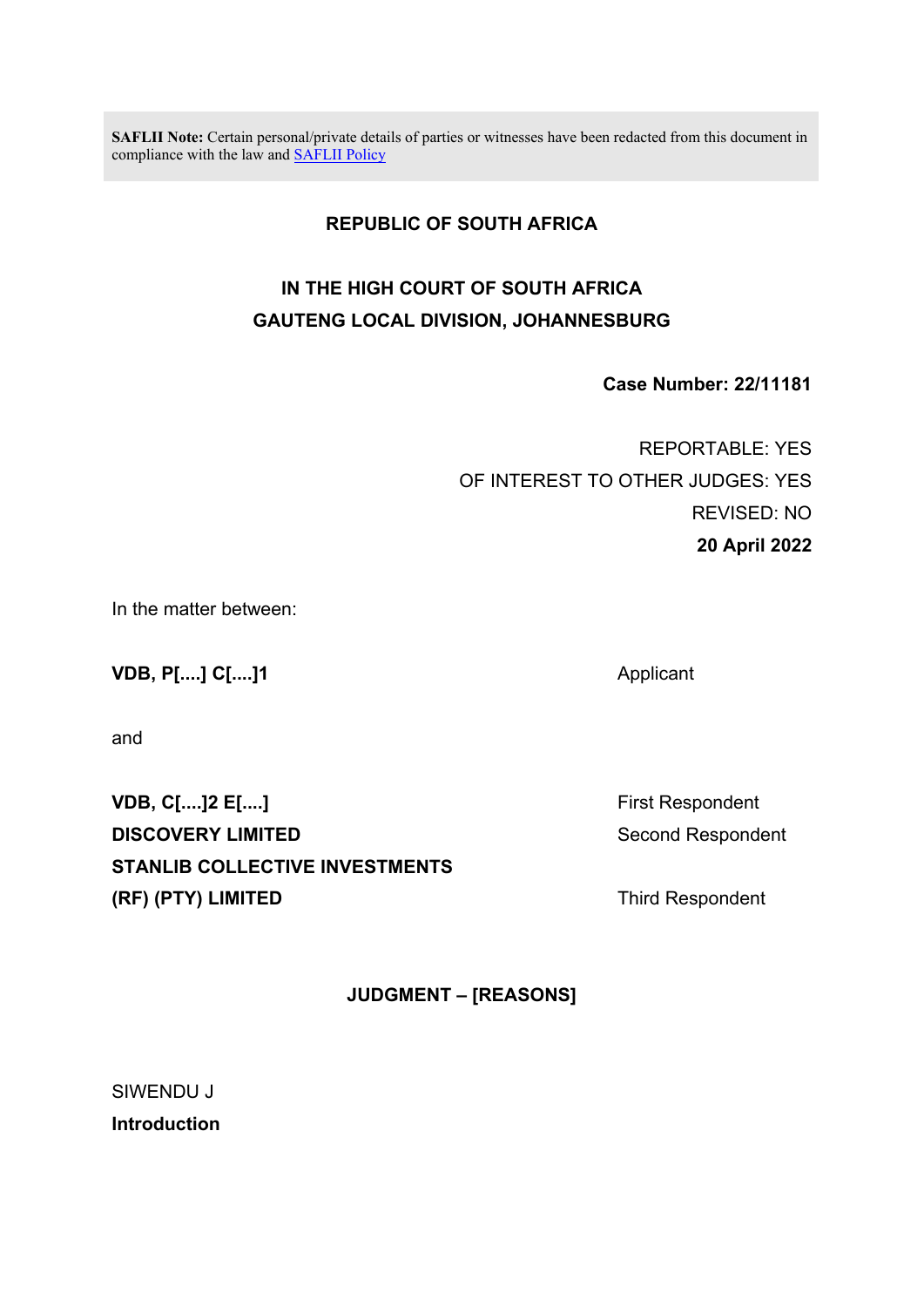[1] This urgent application served before me on 13 April 2022. On 14 April, I dismissed the application with costs. I undertook to furnish reasons for the dismissal application soon after the order.

[2] The applicant is a businessman and resides at [....] Combretum Road, Blair Atholl. He brought the urgent application against his ex-wife, C[....]2 E[....] VDB, the first respondent. She is a restaurateur and resides at [....] Le Mirage, Emily Hobhouse Street, comer of Louis Pascal Street, Wilgeheuwel.

[3] The applicant and the respondent were married to each other on 15th April 2000 but divorced on 25th November 2019. Three children were born of the marriage, namely, G[....], born in August 2001. A[....], born on 12 May 2006 and K[....], born on 20 July 2011. The divorce decree included a settlement agreement which was made an order of the court. Other than proprietary issues which I do not need to traverse in the reasons for the order, the settlement agreement provided that the applicant would pay maintenance at the rate of R20 000.00 per month per child, plus medical and educational expenses.

[4] The applicant admits that he is in arrears and has not met his maintenance payment obligations in the full amount of R60 000.00 per month. It also seems he has not met the payments for medical and educational expenses either. He claims that he lost about 30 percent of his income between April 2020 to January 2021 in the sum of about R1 000 000.00 due to the Covid-19 pandemic. The pandemic prevented Credico Holdings, a company based in England where he is a shareholder, and derives dividend income from declaring dividends. He requested the first respondent to agree to a reduction of the maintenance payable, but she refused.

[5] The applicant states that from April 2020 to June 2020, he paid to the respondent R35 000.00 per month as maintenance. From 1 July 2020 he paid R40 000.00 per month as maintenance and has maintained payment of the latter amount since. During June 2020 he launched an application against the first respondent before the High Court under case no 43171/2014 for an order suspending a payment of the balance of R5 000 000.00 due to the first respondent in respect of the accrual portion of the settlement and for an order reducing the amount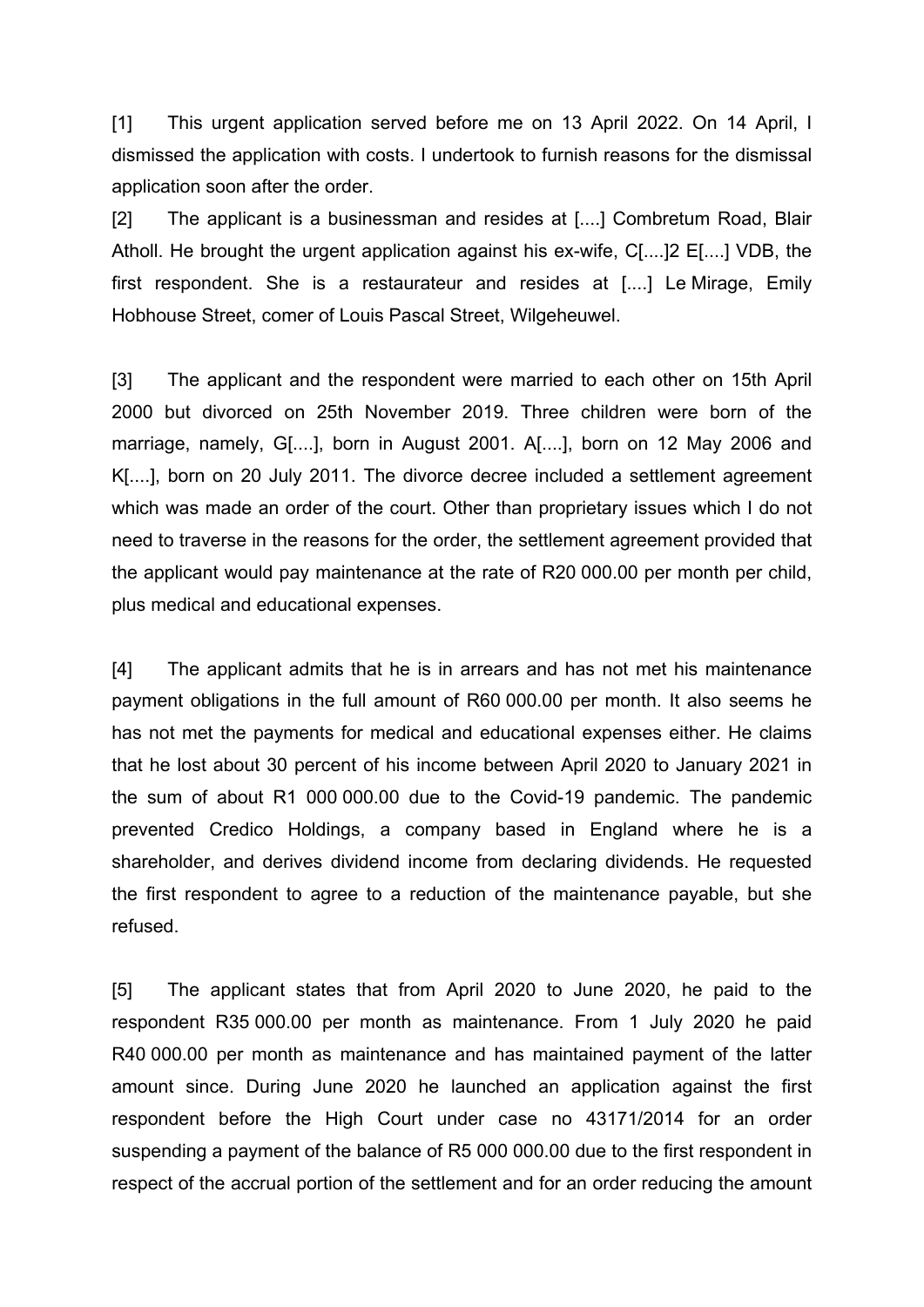of maintenance payable. Due to the delay in resolving the High Court application, he brought another application out of the Roodepoort Magistrates Court's Maintenance Court for a reduction of the maintenance payable due to the change in circumstances. Both applications are opposed.

[6] It seems the applicant disputes some of the amounts claimed by the respondent for educational expenses. Once again, the intricacies of that dispute need not occupy the judgment.

## **Relief**

[7] The applicant approached the urgent Court for the following orders:

7.1 directing the first respondent to first furnish a notice to the applicant in the event that she intends at any time to make application to any Court on an *ex parte* basis for an order issuing a warrant of execution against the applicant in respect of maintenance due to the first respondent which is allegedly in arrears; and

7.2 such notice is to be furnished not later than 10 Court days before any such application for a warrant of execution is made.

[8] The applicant claimed that the reason for seeking this relief is that he wishes to be afforded an opportunity to make representations to the Court and oppose the granting of such a warrant. He did not seek costs against the respondent save if she opposed the application.

[9] He stated that what precipitated the urgent application is that on or about 4 February 2022, he received a notification from Discovery Limited, whom he has joined in the proceedings as the second respondent, that a deduction had been made from his retirement annuity as follows:

- $\bullet$  Gross amount R776 661.28.
- Tax deduction  $-$  R226 897.78.
- Net payment  $R549763.50$ .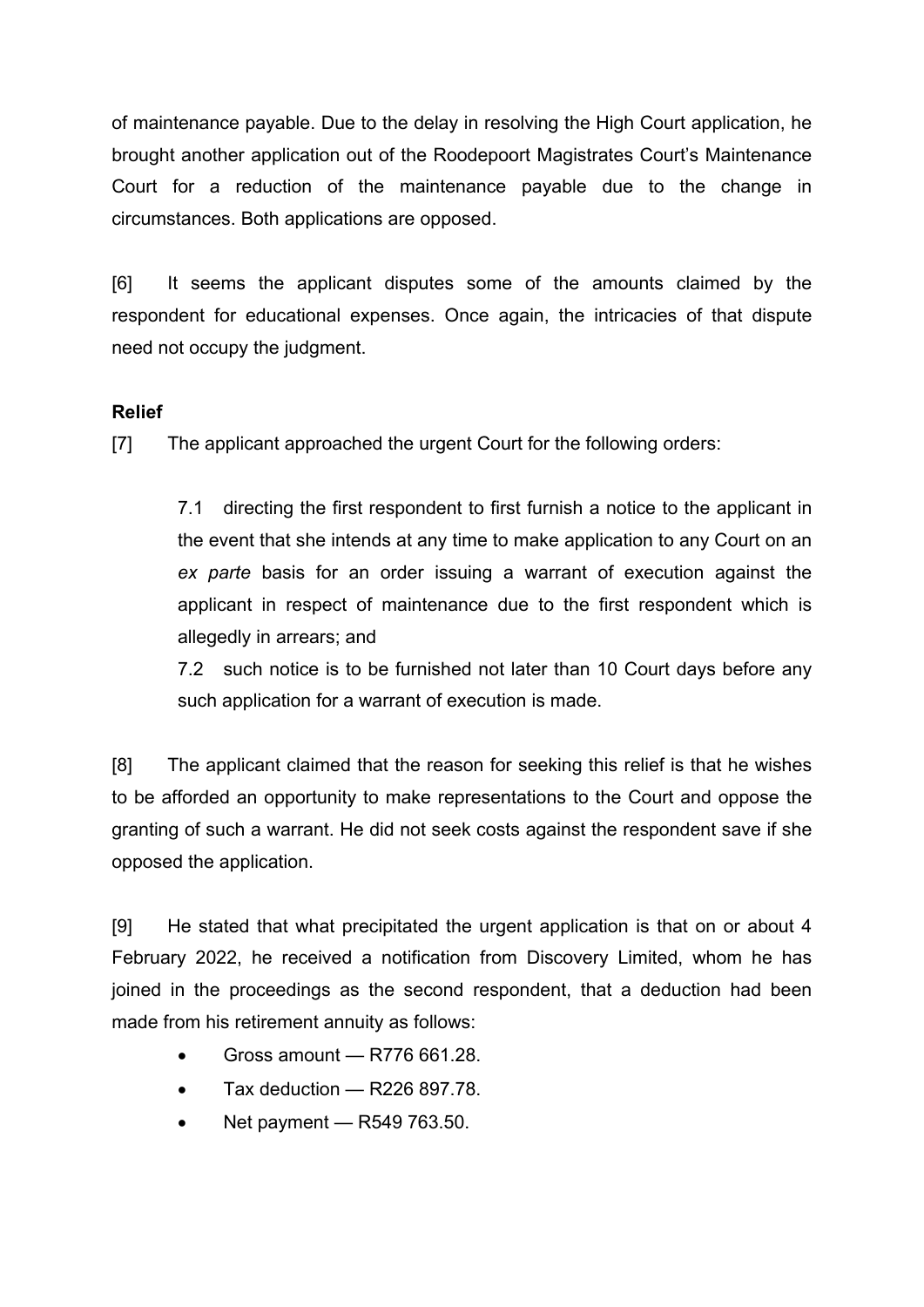[10] The amount was withdrawn following an *ex parte* application by the first respondent. He claims she presented a schedule which purported to show arrear maintenance from the period April 2020 to December 2021. There was no notice that funds would be withdrawn from his retirement annuity.

[11] A month later, on or about 8 March 2022, he received a WhatsApp message from the first respondent which reads:

"Your attorney is giving you wrong information. Please I am doing another execution as you can't just subtract off stuff that you think should be. The Judge ruled that au pair and tutor falls under maintenance. So where are you guys going with this again. When there is a Court order Discovery is not allowed to notify you as it is for arrear maintenance. I paid G[....] money when in Thailand and his first two weeks accommodation. Plus Andrew paid for his flight. I have been using all my credit cards to support our children. You one me the full maintenance and if you are unhappy with the order then you need to launch another application, get your legal team to advise you properly. This will also be a not a maintenance issue. Your lawyer can't over rule 2 Judges and just deduct whatever she wants ... For once in your life do the right thing and stop ducking and diving to get out of this. My lawyer will respond officially explaining once again as your lawyer does not get it how maintenance works! Good luck trying to stop the next one (emoji winking one eye)."

[12] This prompted the urgent application in that it became clear that the first respondent intended to effect another withdrawal. His concern is that the premature withdrawal has substantially decreased the value of his investment and is highly prejudicial to him. There is, in addition, an early exit fee of R118 955.37 which diminishes the value realised.

[13] He joined Stanlib Collective Investments as the third respondent because the first respondent is aware that he has an investment with them and is concerned that she will also withdraw the investment without notice. He claims that it is unfair for such application to be made without notice to him and without any opportunity granted to him to make representations to the Court.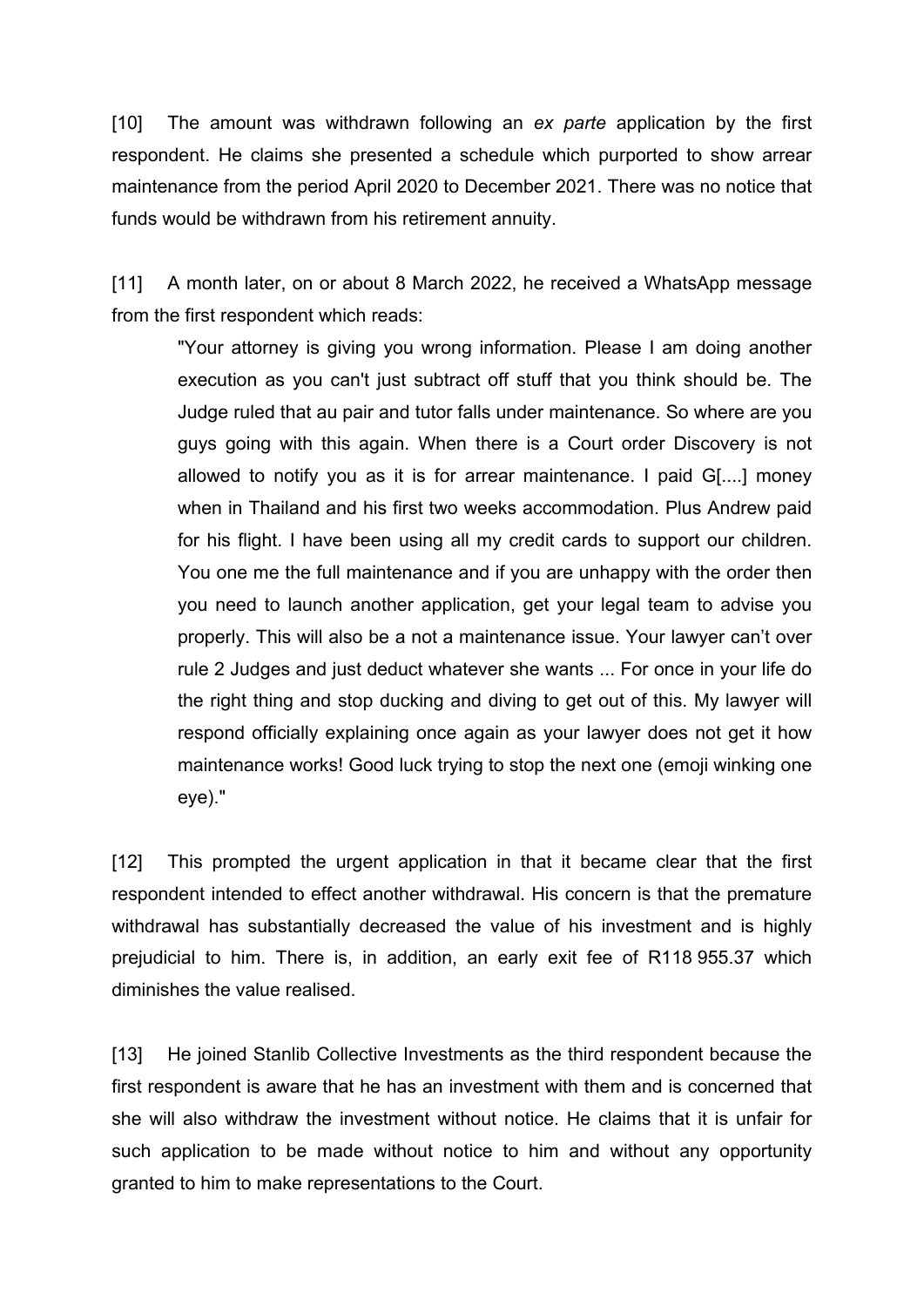[14] I determined that the application raises an important question of law which has the potential to affect many judgment creditors and debtors in the position of the applicant and the respondent. In addition, the question of maintenance, the legal method for collecting and/or recouping arrears implicates the rights and interests of the children to parental care and provision in terms of section 28 of the Constitution of the Republic of South Africa, 1996. I exercised my discretion to hear the application as one of urgency given the allegations on an eminent threat of another withdrawal. Ultimately, the application turned on the applicant's *prima facie*  right to relief.

[15] This Court's decision in *Butchart v Butchart*[1](#page-4-0) by my Brother Wepener AJ, (as he then was), confirmed that a writ of execution may be validly issued based on an 'expenses clause' contained in a maintenance order, provided the amount is easily ascertainable. The applicant's request for a notice appeared to seek the development of the law further from *Butchart*. I had invited both parties to make further submission on the entitlement to a notice and the right on which such a notice is predicated.

[16] Mr Segal (for the applicant) contends that the issue is that the method of execution used by the first respondent, which she threatens to use again without notice, is to apply for a warrant of execution on an *ex parte* basis, which warrant is used to obtain payment directly out of the applicant's retirement annuity fund. Once such deduction has been made, the *status quo ante* in the retirement fund cannot be restored. In particular, the amount paid to SARS cannot be recovered.

[17] I found that irreparable harm was not difficult to establish, in particular where early withdrawals from the annuity would trigger an automatic early exit fee and a tax charge by SARS which he would not be able to recoup.

 $\overline{a}$ 

<span id="page-4-0"></span><sup>1</sup> 1997 (4) SA 108 (W).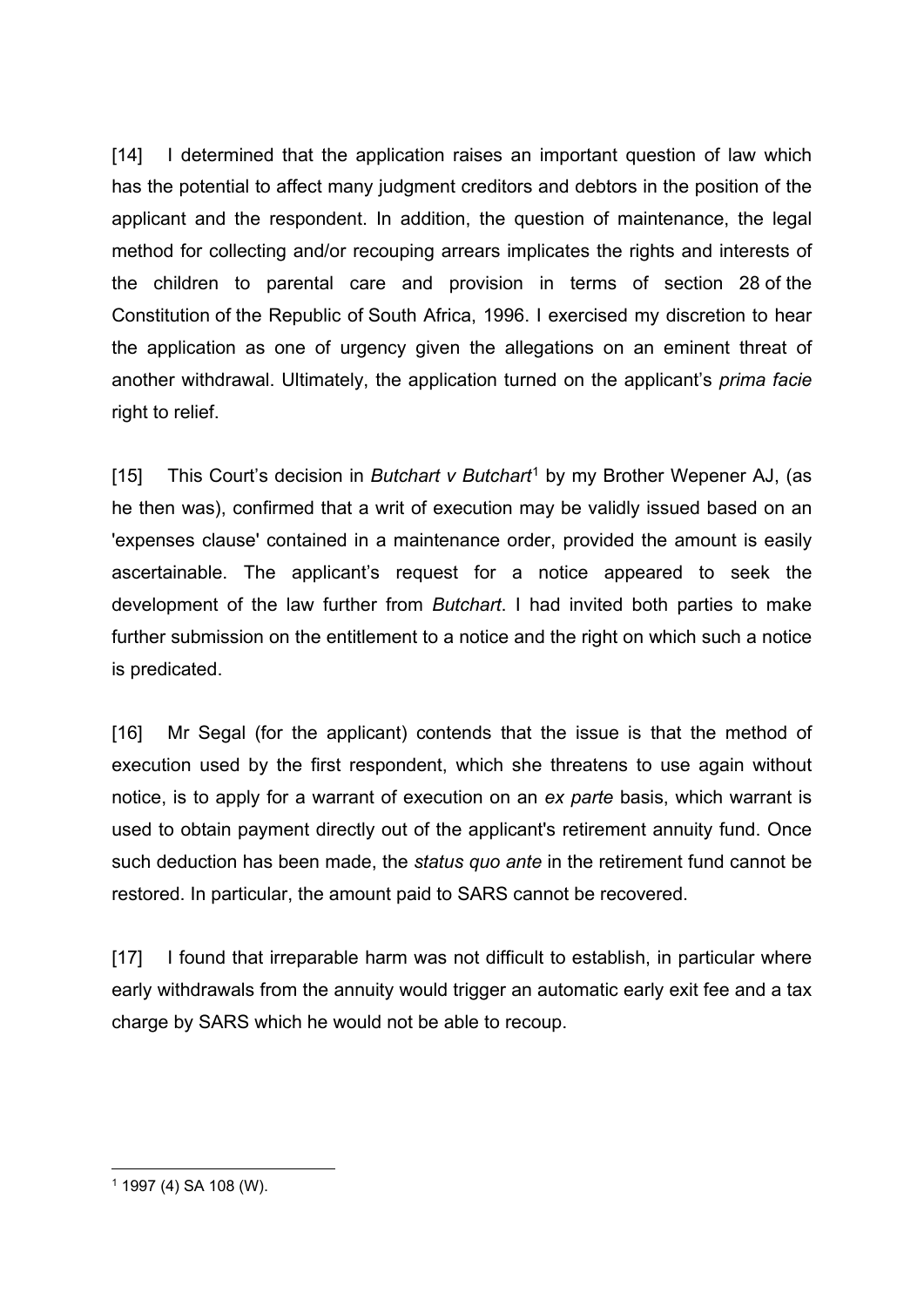[18] Mr Segal sought to convince me that the right to a notice is evident from the judgment in the matter of *Block v Block* referred to by the Court with approval in *Butchart* at 112 C - F where it was stated in such judgment by Stegmann J:

"The judgment creditor must file with the Registrar an affidavit proving the medical expenses reasonably incurred; the writ may then validly include the amount so proved by the judgment creditor; and the affidavit of the judgment creditor must be served on the judgment debtor together with the writ. This procedure will ensure (a) the required certainty of the amount due under the judgment for purposes of the writ; and (b) that the judgment debtor has a fair opportunity to consider whether the amount included in the writ in respect of medical expenses was indeed within the terms of the judgment, and, if he considers that it was not, to approach the Court for appropriate relief."

[19] In *Butchart,* the Court also stated at 116 A that:

"A difficulty which may be envisaged in matters such as these is the fact that a judgment debtor may not be aware that substantial expenses have been incurred and are payable under the Court order. He or she may then be faced with a writ without any prior knowledge. That difficulty does not arise in the present matter since the issuing of a writ is, in consequence of the wording of clause (e)(i), dependent upon a demand being first made upon the appellant."

[20] In contesting the applicant's *prima facie* right to the notice, Mr Van Rooyen (for the respondent) countered that the applicant has failed to demonstrate the existence of a right, *clear or prima facie* for the relief sought. He contended that an applicant faced with a writ is not without relief in such circumstances which redressncan be obtained in due course.

[21] In *Butchart,* the court points out that in the event of a judgment creditor incorrectly or improperly taking out a writ, the judgment debtor will have suitable remedies: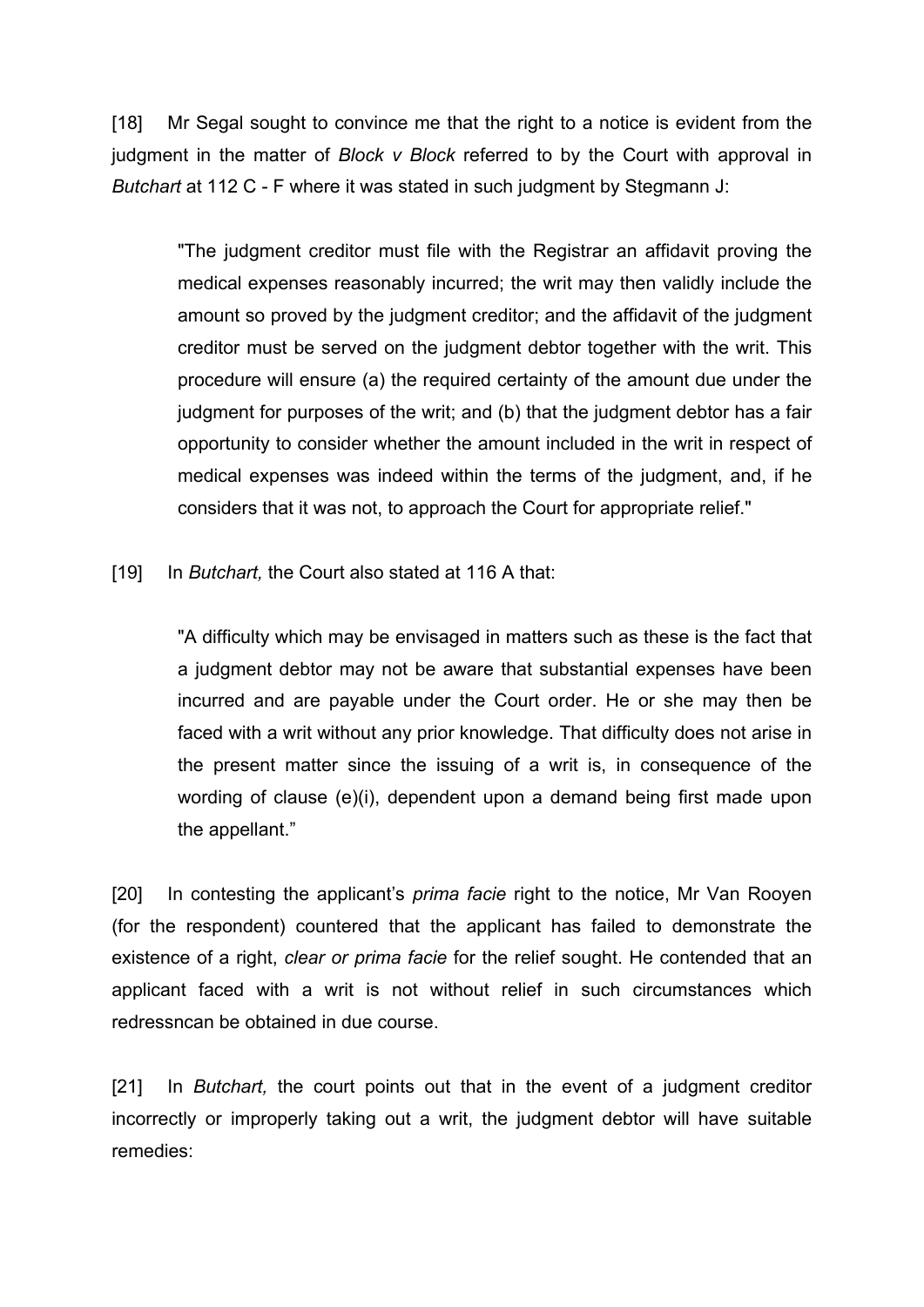"The position has always been that if a judgment creditor authorises an attachment which causes damage to the judgment debtor or a third party the judgment creditor, and not the Sheriff, is liable therefor."<sup>[2](#page-6-0)</sup>

The court in *Butchart also refers to McNutt v Mostert (supra* at 256), where Clayden J points out that the 'risk' in question 'would include the liability for costs if the writ were set aside . . . and the risk of having to pay damages for malicious execution'."

[22] The difficulty is that the horse will have bolted by this time. It became clear that the decision in *Butchart* dealt with a writ issued in terms of Rule 45 of the Uniform Rules, and makes clear that the risk in taking out the writ is with the person taking it out.

[23] In this case, the writ was issued by the Magistrate's Maintenance Court. The rights of parties are regulated under the Maintenance Act 99 of 1998. Given the social importance of the issue pertaining to maintenance, where the writ of execution was levelled pursuant to the provisions of the Maintenance Act, the provisions of the Act apply. The procedure for obtaining and serving a writ in the Maintenance Court is prescribed in Section 27(1) and (2) of the Maintenance Act.

[24] Under section  $27(2)(b)$ , the first respondent as a person in whose favour the maintenance was issued, is generally assisted by the maintenance investigator or, in the absence of a maintenance investigator, by the maintenance officer in taking the prescribed steps to facilitate the execution of the warrant. In circumstances where there is a dispute about the amount owing under a pre-existing Maintenance Order, it seems the only remedy for an aggrieved party lies in Section 27(3) which provides that:

"A maintenance court may, on application in the prescribed manner by a person against whom a warrant of execution has been issued under this section, set aside the warrant of execution if the maintenance court is

<span id="page-6-0"></span> $\overline{a}$ <sup>2</sup> See Erasmus *Superior Court Practice* at D1-594.